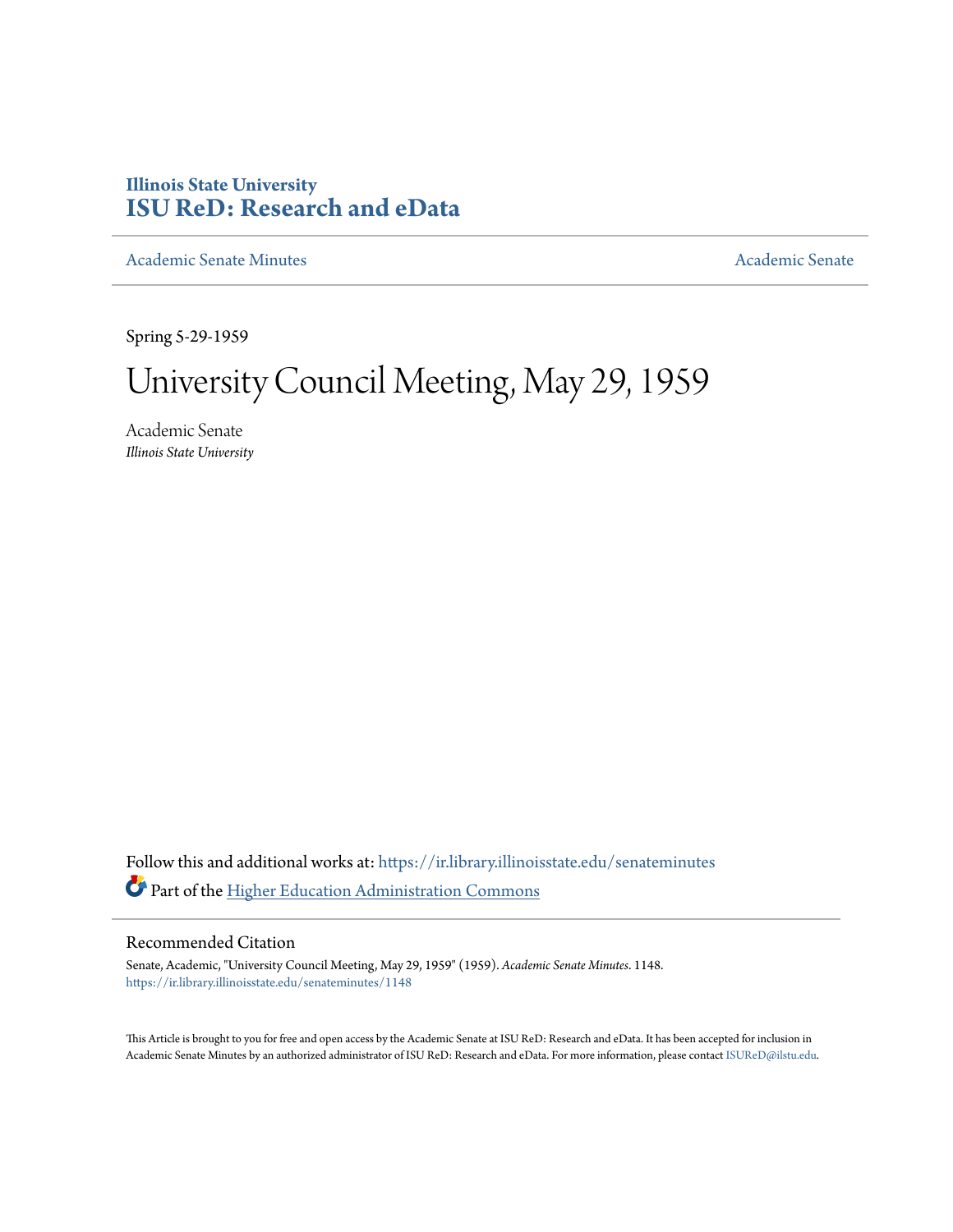### MINUTES OF THE UNIVERSITY COUNCIL (not approved by the Council)

May 29, 1959

Members Present

Robert Bone DeVerne Dalluge Bernice Frey Victor Gimmestad Eric Johnson Benjamin Keeley Arthur Larsen Willard McCarthy Robert Moore Andreas Paloumpis Elizabeth Russell Eunice Speer Leo Yedor

Members Absent

Non-Members Present

No, 3

 $\vert$ 

Margery Ellis Howard Hancock Howard Ivens

Approval of Minutes

Mr. McCarthy's name was listed incorrectly as "Mr. McIntyre," and the date of the meeting was listed as April 20 instead of April 15. Mr. Keeley moved that the minutes as corrected be approved. The motion was seconded by Mr. McCarthy and was passed.

#### Parking Board Report

Mr. Johnson reported that the following resolutions were passed by the Parking Board at a meeting held on May 19, 1959:

- 1. That the University inaugurate a system of student car registration beginning with the first semester of the 1959-1960 academic year, in which all automobiles driven by students for any portion whatsoever of the school year be registered and that appropriate penalty be attached to a failure to register an automobile with University authorities.
- 2. That a fee not to exceed fifty (50) cents be levied against students who register automobiles,
- 3. That all of the existing and necessary regulations relating to parking for both faculty-staff and for students be placed together into one pamphlet and distributed to all faculty-staff and to all students at the beginning of the coming academic year.

Mr. Keeley moved that the resolutions of the Parking Board be accepted. The motion \ was seconded by Mr. Yedor and was passed.

#### Faculty Salary Schedule Committee

Mr. Lewis Toll was re-elected to the Faculty Salary Schedule Committee, represent• ing the Professor rank.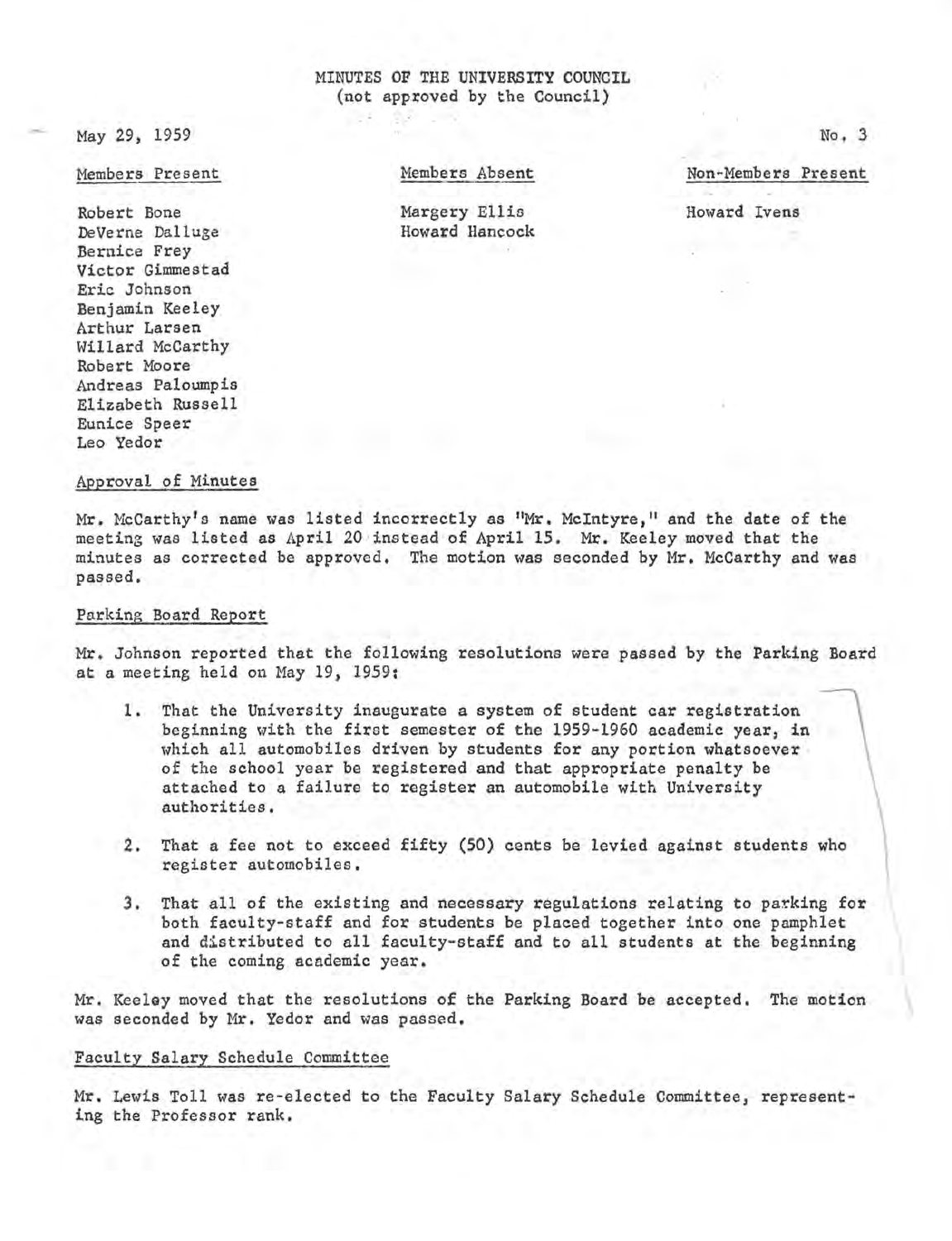#### Illinois Education Association

Miss Frey, Chairman of the Elections Committee, reported on the results of the IEA election. The following faculty members were elected to two-year terms as delegates to the Central Division of the IEA:

Frances Alexander Mary Arnold (Chairman) G. Bradford Barber

The following faculty members were elected as one-year alternates; Douglas Bey Francis Brown Frances Damm Claude Dillinger Alice Eikenberry Eric Johnson Cecilia Lauby Harry Lovelass Helen Nance Vernon Replogle Elizabeth Russell

#### APT Committee Election

The Executive Committee presented the following nominees for a four-year term: Elinor Dilks Mary Serra Ruth Yates

Mr. Milford Jochums was nominated from the floor. Miss Dilks was elected on the third° ballot.

#### Budget Committee Election

The Executive Committee presented the following nominees for four-year terms with two persons to be elected:

Douglas Bey Dorothy Fensholt Verna Hoyman Margaret Jones Loren Mentzer Ethel Stein

Miss Fensholt was elected on the first ballot and Miss Hoyman was elected on the fifth ballot.

#### Building Committee Election

The Executive Committee presented the following nominees for a three-year term:<br>Ruth Bird Helen Chiles Frances Damm

Miss Damm was elected on the first ballot.

#### Long Range Planning Committee Election

The Executive Committee presented the following nominees for a three-year term:<br>Eugene Hill Willard McCarthy ~ Bernard Ryder

Mr, McCarthy was elected on the first ballot.

-2- 放实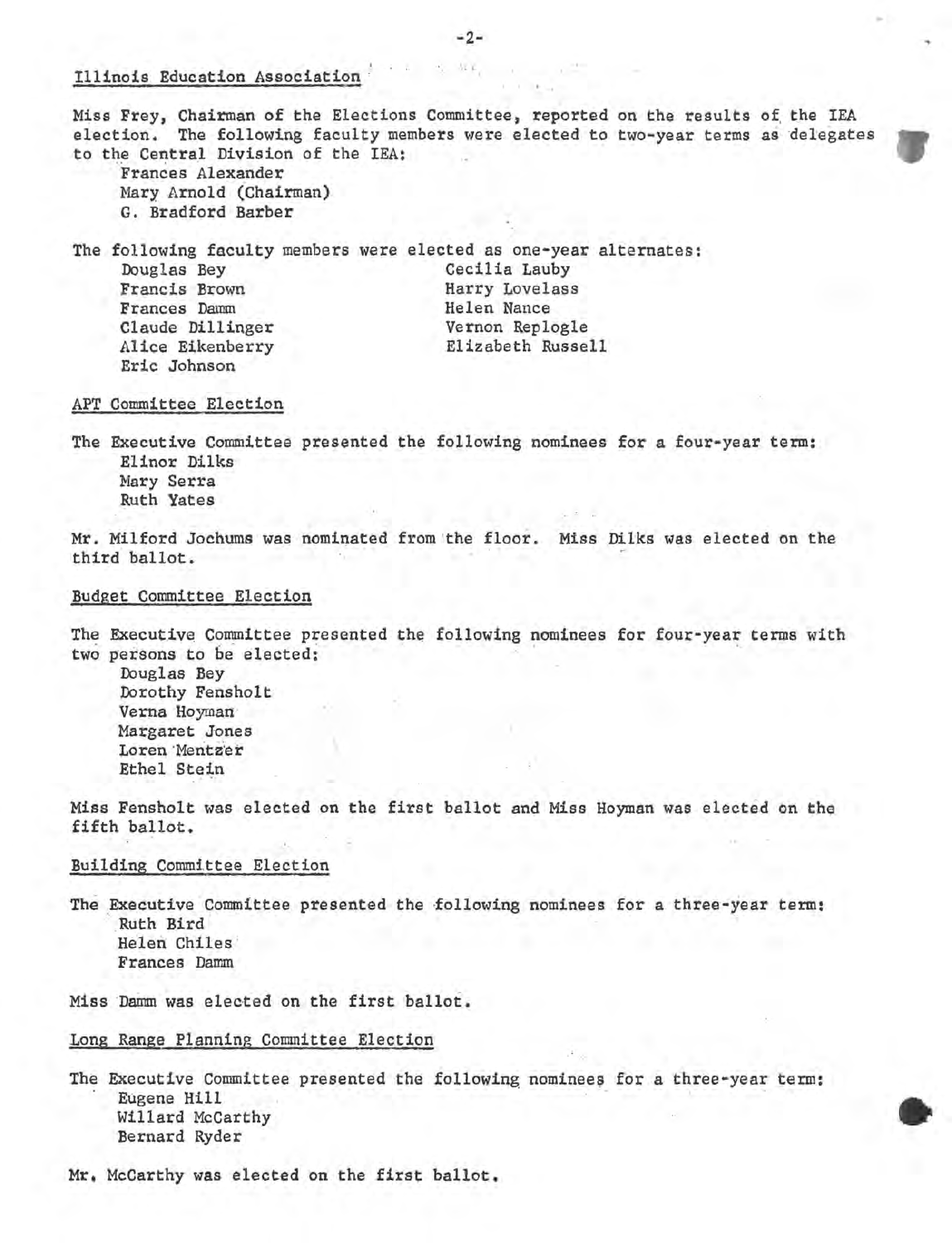#### Student Union Board Election

The Executive Committee presented the following nominees for a three-year term: Ellen Kelly Margery Lewis Inez Mauck

Miss Kelly was elected on the second ballot.

#### Cheerleaders

A report was read from Mr. Glasener, Chairman, Athletic Board, notifying the University Council that the Athletic Board had moved "that the cheerleaders be required to meet the same academic standards of eligibility as required for athletes." Mr. Larsen moved that the University Council accept and endorse the report. The motion was seconded by Mr. Keeley and was passed.

#### APT Committee

Mr. Keeley moved that the term for a member of the University APT Committee be continued until the annual report is accepted or until not later than September 1, when the new committee takes over. The motion was seconded by Mr. Johnson and was  $\mathbf{p}$ assed, ... ... ; ... ; ... ; ... ; ... ; ... ; ... ; ... ; ... ; ... ; ... ; ... ; ... ; ... ; ... ; ... ; ... ; ... ; ... ; ... ; ... ; ... ; ... ; ... ; ... ; ... ; ... ; ... ; ... ; ... ; ... ; ... ; ... ; ...

#### Faculty Lounge Committee

With the disbanding of the faculty-elected lounge connnittee, Miss Russell moved that the appointments to the new lounge committee come under the jurisdiction of the Committee on Committees. The motion was seconded by Mr. Moore and was passed.

#### Conferences

Mr. Keeley presented a progress report dealing with faculty members' responsibilities with conferences on our campus. A complete report will be given at a later date.

#### University Budget

President Bone briefly reported on the cuts that had been made in the University Budget and the actions taken to replace these monies. Miss Speer moved that the Secretary be instructed to write letters of appreciation to Dr. Browne, Mr. Davis and Mr. Stipes for their work in getting the Governor to restore some of the amount cut from our budget. The motion was seconded by Miss Russell and was passed.

The Council then met in Executive Session at  $9:10$  p.m.

The meeting was adjourned at 10:25 p.m.

Victor Gimmestad, Chairman Andreas Paloumpis, Secretary